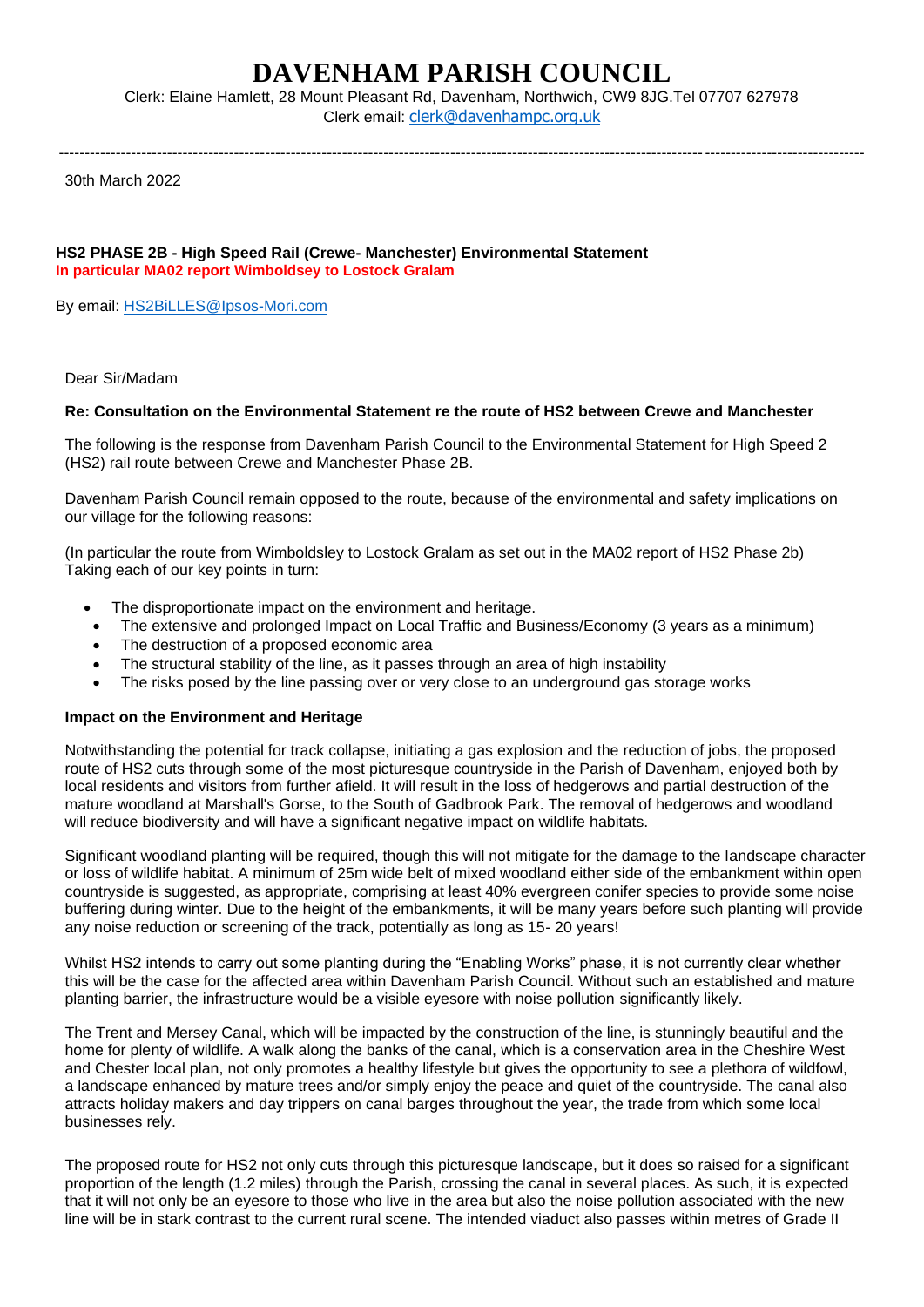Listed buildings in the Parish, namely Whatcroft Hall and related cottages, that form an important part of the local heritage alongside the other Listed buildings in the Davenham village centre.

The impact of up to three access points (single track roads) to build and service HS2 Communication Depots remain unknown, particularly re the size, height, noise pollution and impact on the environment of these access roads etc. Is there a proposal to screen these?

# **Extensive Impact on Local Traffic and Business/Economy**

The development proposed for the A556 / Morrisons roundabout, whilst outside the Davenham Parish Council boundaries, will have a significant impact on the residents of Davenham. This is a busy road that already suffers from congestion and delays in the Gadbrook Park area during peak times. Access diversions will increase traffic in and around Davenham on local lanes and roads (e.g. Church Street) which are already at considerable strain whenever there are temporary roadworks let alone the significant infrastructural change that HS2 will bring. The proposed 6-month diversion across Whatcroft lane will also need to be fully impact assessed to understand any knock-on effect to the village. NB Many of our village residents also use Davenham Road/ Crowders lane to travel to Knustford (Barclays IT Centre)- If this is closed it will force traffic on an already busy A556

It is difficult to see how such major work as re-aligning this road, along with the amount of construction traffic in the area, could not cause considerable congestion, disruption and delays over a prolonged period. This will also inevitably impact air quality to the nearby housing and Industrial Park and cause economic impact on the supply of goods and services from and to Gadbrook Business Park and the wider Northwich area.

#### **The destruction of a proposed Economic Development Area**

A large amount has been made about the economic advantages of HS2. Similarly, the HS2 community are very vocal about their compensation schemes for communities and people impacted by HS2. Within Davenham Parish, HS2 transits through an area proposed for economic development adjacent to Gadbrook Park. This would suppress economic development and there are no current schemes in place for HS2 to compensate the impacted communities.

Therefore, while the economic benefits to the North of England as a whole are entirely questionable, the impact locally within the Parish of Davenham could be significantly worse from an economic perspective. The Northwich Urban area, within which the land identified falls, has been highlighted as strategically important to the development of the town by Cheshire West and Chester Council. Further, the Parish Council have received representation from developers looking to increase the size of Gadbook Park by extending the site to the south, across the land identified by HS2 for the line.

As such, at a local level, the economic detriment of HS2 is significant and the local communities must surely be compensated when the scheme destroys the potential for job and wealth creation in the area.

#### **Concerns over the structural stability of the line and potential impacts on the environment**

By design HS2 intends to transport many thousands of people at high speed through the Cheshire countryside. This requires a firm foundation upon which to build the track and supporting infrastructure. The land in Davenham Parish is not a firm foundation. It lies within the salt mining areas of mid Cheshire where every house buyer will know is subject to subsidence and the occasional collapse of old mines. That is why property purchases in the area are subject to additional registry searches.

To route a train of hundreds of people, potentially every 6 minutes (10 times hour) for 18 hours each day, over an area of known land instability is irresponsible. The location of the mines and the geological voids are not widely known and the process of stabilising the land in the area is significant. Add to the equation the recent announcements concerning the rights for fracking in the area and the whole issue becomes dangerous with the perception that disturbing the land in the vicinity could actively lead to the collapse of a void.

Putting the scenario aside, the structural stability of land over which HS2 is proposing to traverse is incompatible with building a modern and efficient railway. From a safety perspective, the safety principle of as low as reasonably practicable (ALARP) directs that safer options should continue to be pursued.

Reassurances regarding the consideration of high levels of salt in the immediate area have not been provided. Whilst it has been suggested that cuttings will be minimal, this does not negate the potential for ground movements to occur.